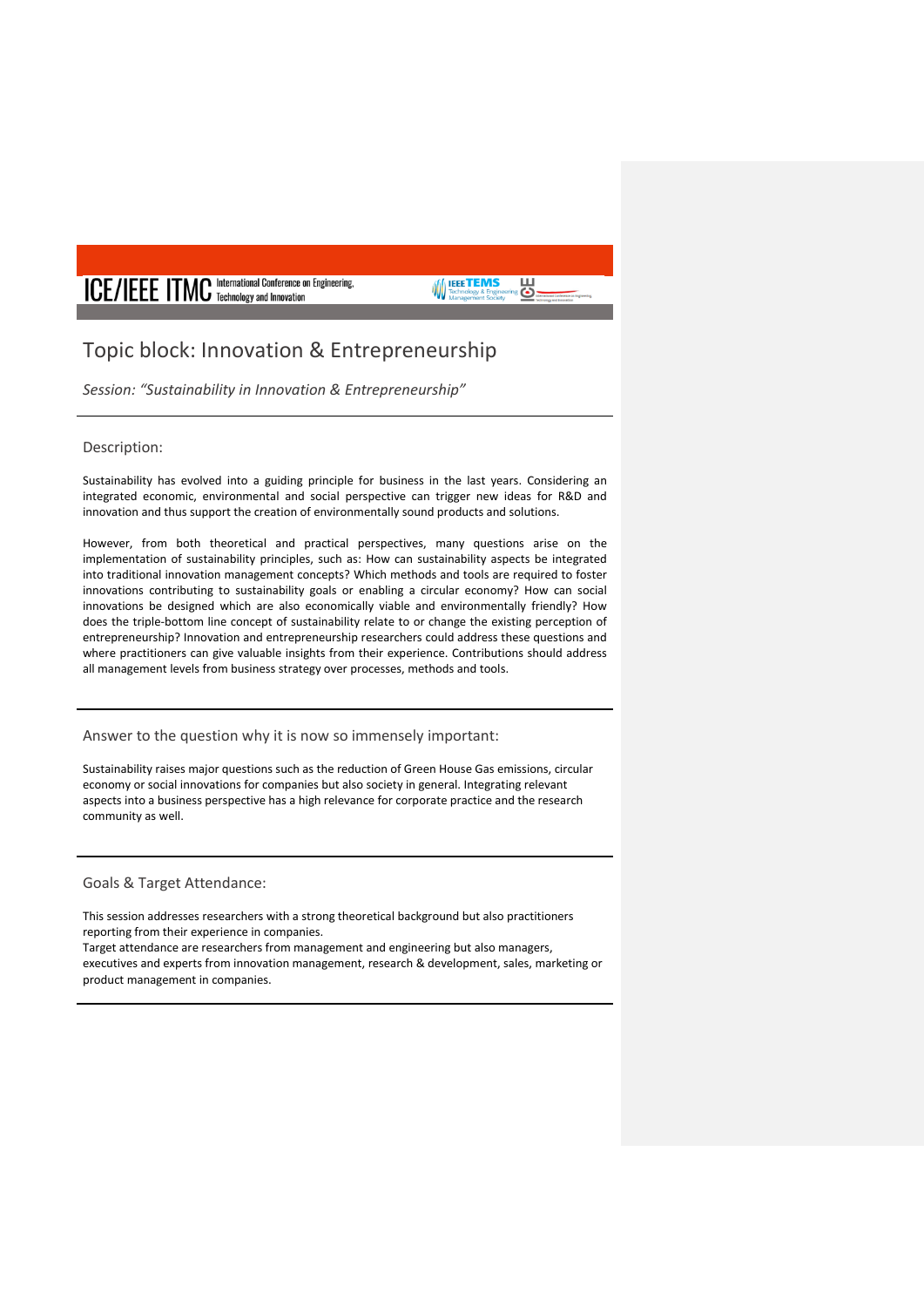#### Important Dates:

- Full paper submission…………................................................13th February 2018
- Poster submission…………………………………………………………… 28th February 2018
- Full paper and poster notification of acceptance……………………….2nd April 2018 (Reviews are performed as soon as papers are handed in, early submissions are strongly encouraged )
- Print-ready [IEEE-PDF express-compliant-final p](http://www.pdf-express.org/)apers, copy-right form............................................................................16th April 2018

Thank you very much for your interest in participating in the **24th ICE/IEEE ITMC International Technology Management Conference**, which will take place from **June 17th to 20th 2018, in Stuttgart** (Germany).



### Chair:

in charge.

| Title:     | Prof. Dr.-Ing.                          |
|------------|-----------------------------------------|
| Name:      | Claus Lang-Koetz                        |
| Institute: | Pforzheim University, Business School,  |
|            | Institute for Industrial Ecology (INEC) |
| Mail:      | claus.lang-koetz@hs-pforzheim.de        |

#### Co-Chair:

| Title:     | $Dr.-Ing.$                                                     |
|------------|----------------------------------------------------------------|
| Name:      | Severin Beucker                                                |
| Institute: | Borderstep Institute for Innovation and Sustainability, Berlin |
| Mail:      | beucker@borderstep.de                                          |